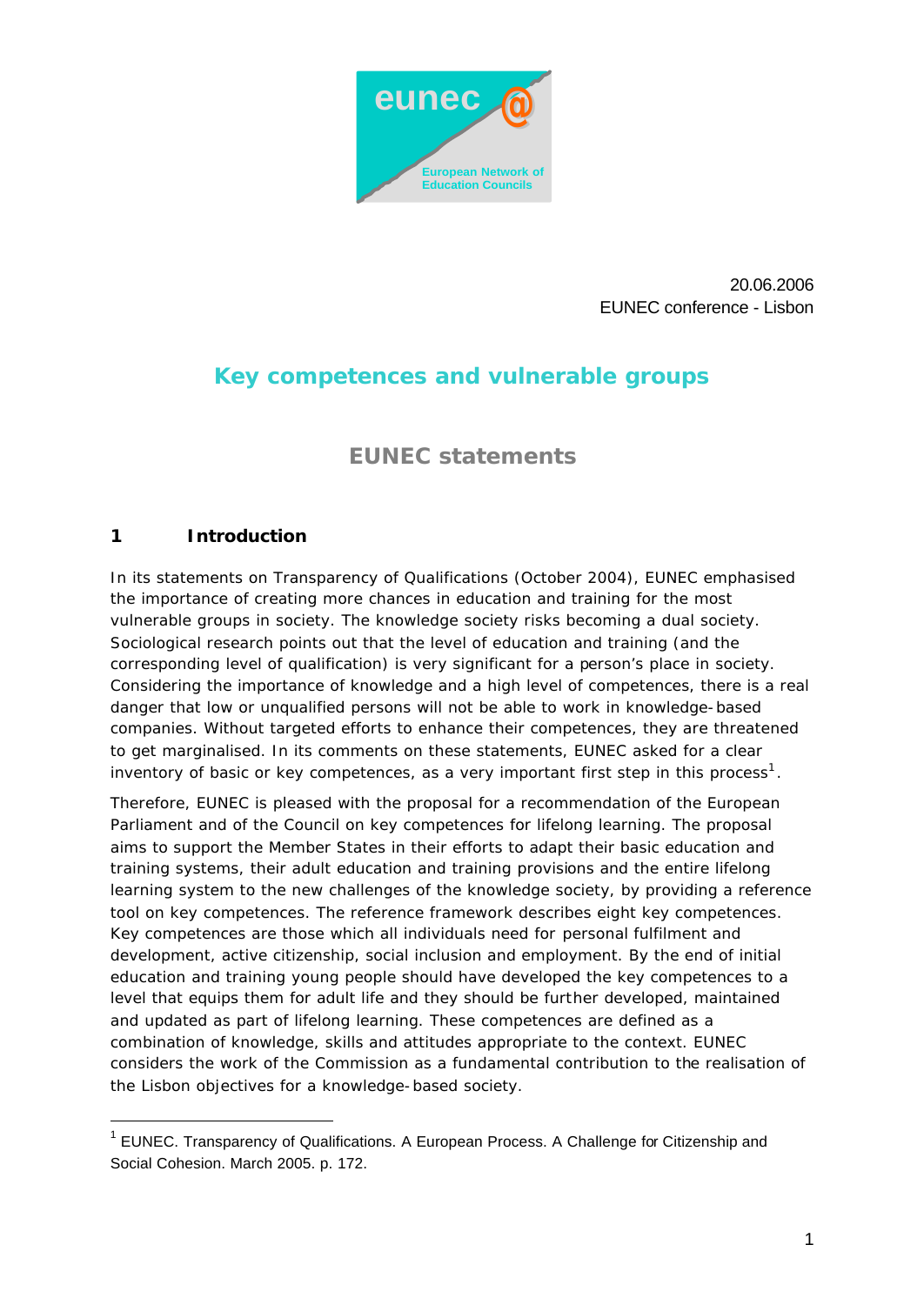Nevertheless, EUNEC wants to make some critical remarks on this proposal and to put forward some suggestions for a real implementation of this proposal, especially targeted on education and training of the most vulnerable groups in society. Two of the key principles should be that:

- no one should be left behind, and
- that each country, sector, locality should set up objectives and targets that are realistic.

# **2 Remarks and suggestions**

### **2.1 Nature of the framework**

The framework is a reference to the learning domains relevant for all learning pathways in order to achieve the key competences. These key competences are described in a general way, not in detail. They are no school subjects. It is the competence of each country/region to define the relationship between the key competences and the core curricula, taking into account the diversity of the countries and regions. By using peer reviews the countries/regions can create a common view on the key competences. The key competences offer a common platform relevant for all learning pathways and establish a minimal coherence between general education and VET.

### **2.2 Objectives**

The perspective used by the document is that of the individual learner. This is useful but the framework also has an added value to the building of a European society. A common platform/a common link between learning pathways offers a basis for common understanding and social cohesion as the minimal shared values of all citizens. This societal perspective should be a criterion to judge on the proposals.

EUNEC is particularly concerned about the role of education and training in the personal development of learners. From an educational point of view, key competences have to equip young persons with knowledge, skills and attitudes to become critical and mature citizens, who are able to take responsibility for their personal life and in society and who can find their place in the labour market. EUNEC explicitly wants to emphasise the link between the key competences and the notion of active citizenship. The competences that young people acquire in education and training have to guarantee, next to their integration in the labour market, that they can take up social responsibilities. Especially in vocational education and training, we may not forget this emphasis on personal development and citizenship. Therefore, a description of key competences has to search for a balance between economic and general oriented objectives. EUNEC recognises that the proposal on key competences attempts to reflect this fragile balance. However we consider that in practice the framework emphasises the short term needs of the labour market and the society at the expense of personal fulfilment.

# **2.3 Definition of the concept 'competence'**

EUNEC states that there is a long-standing debate on scientific and practical definitions of the concept 'competence'. A clear and workable definition is absolutely necessary. EUNEC suggests using the definition of competence as it is formulated in the document on the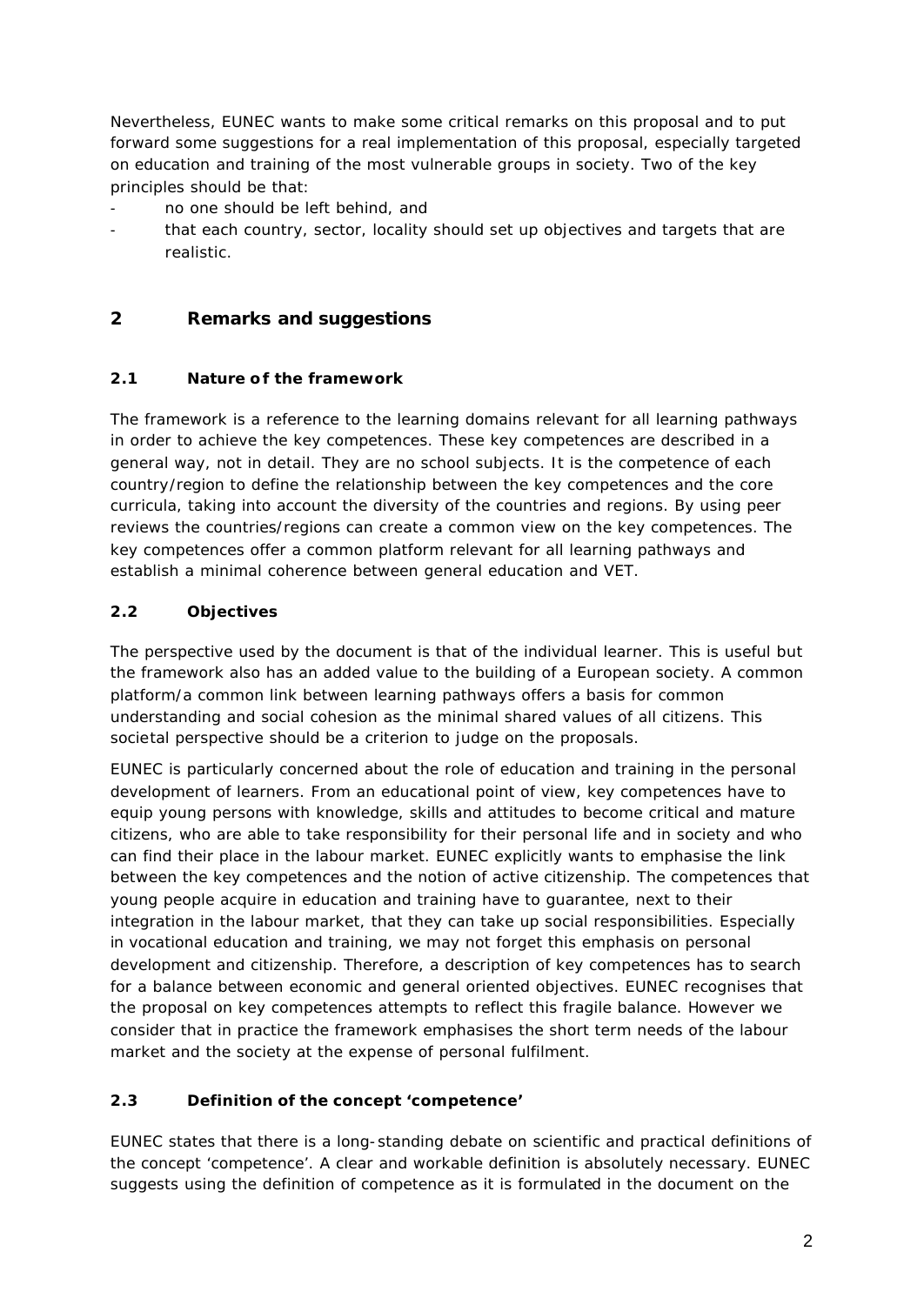EQF: 'Competence is the proven ability to perform a task or operation to a predetermined standard. In order to be competent it is necessary to possess different types of competences in work or study situations. These include: cognitive competence, functional or methodological competence, personal competence and ethical competence. The content and the definition of key competences can only be specified for a limited period of time. In our rapidly changing society, the demand for competences is constantly changing. It is important that key competences are defined in such a way that they can keep up with change. Therefore it is important that the authorities and all the stakeholders permanently monitor the needs for competences.

# **2.4 Target groups**

Everybody has to acquire the key competences in initial/compulsory education. If not, the government must make it possible to acquire them in second chance education. This means taking learning to the learner and experimenting successfully with non-traditional forms of provision such as informal and e-learning settings. Some adults didn't acquire the key competences during their education and training period, therefore, we plead for a well equipped second chance education.

The rapidly changing needs of the knowledge society also cause the need of a rapid adaptation of competences in education and training systems. A clear and coherent lifelong learning strategy is necessary in all countries/regions.

# **2.5 The eight key competences**

The European Reference Framework of key competences for lifelong learning sets out eight key competences. Each competence is defined and is linked with a description of essential knowledge, skills and attitudes. It is clear that many of the competences overlap and interlock: aspects essential to one domain will support competence in another. There are also a number of themes which play a role in all eight key competences: critical thinking, creativity, initiative taking, problem solving, risk assessment, decision taking and managing feelings.

In general we accept the description of the key competences, but their content must be clearly defined for all actors. However, we also want to repeat here our comment under the section 2.2 Objectives: in practice the framework emphasises the short term needs of the labour market and the society at the expense of personal fulfilment.

# **2.6 Relationship with other 'European' instruments**

It is necessary to clarify the place of key competences in the global framework of Education and Training 2010 (EQF, credit transfer systems, guidance, validation of nonformal learning…). EUNEC pleads for coherence between all the European tools.

# **2.7 Vulnerable groups**

EUNEC wants to make an important general remark. The implementation of these key competences in the education and training system of a country/region will imply serious efforts of these countries/regions. When we accept lifelong learning as a right for vulnerable groups, member states will have to provide adjusted learning strategies for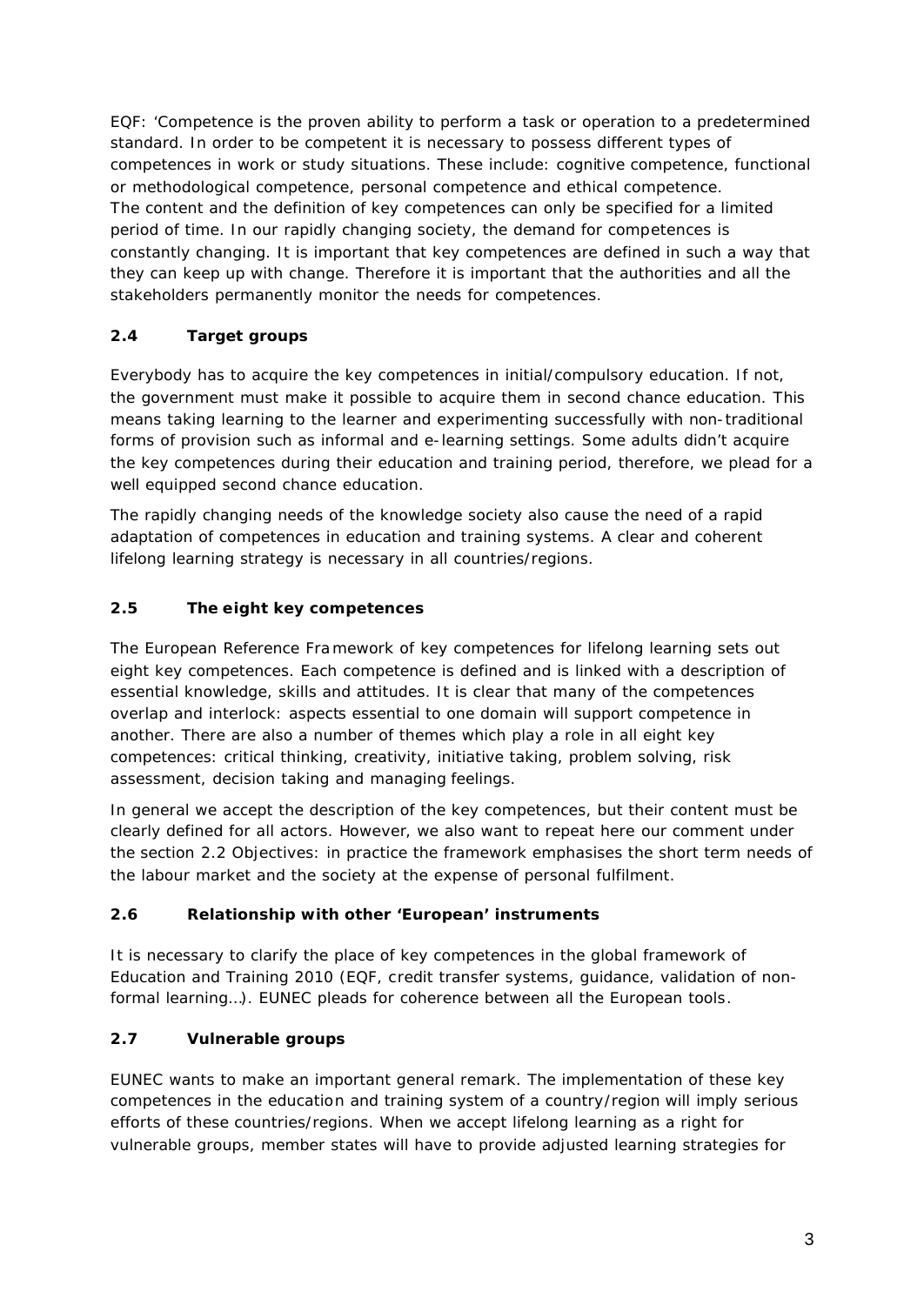these vulnerable groups. Every country/region has to decide what the vulnerable groups are in the context of its society.

Equal opportunities are an important concern of EUNEC. All citizens have to get large opportunities to develop competences. Education systems do not only have to guarantee the equal access of young persons and adults but they also have to design instructional processes in a way that even people with learning difficulties can acquire the necessary competences. The development of key competences is of fundamental importance for everyone. Therefore certain vulnerable groups in society should be given special attention and support when designing action programmes at national or regional level.

For EUNEC vulnerable groups endangered in their participation in a knowledge society are much broader than elderly persons. Persons at risk can be found among

- early school leavers,
- migrants.
- people with low levels of literacy and numeracy skills,
- learners with special needs,
- people suffering from social deprivation who lack of participation rights in society,
- prisoners and ex-prisoners,
- people who don't have access to the educational system,
- people who aren't convinced of the importance of lifelong learning for their personnel development,
- 

Public agencies should develop clear criteria for identifying groups and individuals who lack proficiency of key competences. It is important to ensure that these groups can reach an acceptable level of key competences in order to be able to live and function in a knowledge society.

Starting from the principle of subsidiarity, it is important that countries/regions design their own action programmes for their own vulnerable groups. Relevant international or European data, statistics and benchmarks can be useful for discovering the missing links of national/regional education systems. The starting point of these action programmes should be the right on good education and training of each individual in the society. They have to guarantee the inclusion of vulnerable groups and people with learning difficulties in education and training and in the whole society. It is also important to be aware of the complexity of the learning process. The influence of external and personality development factors (such as family socialisation) has also to be kept in mind.

#### **2.8 Learning strategies: lifelong learning as a right for vulnerable groups**

Pre and early school programs for children deserve more attention in the campaign to raise competency levels of people at risk. Children of vulnerable groups should get support/guidance to participate in education. They should be prepared to make an informed choice. They should be able to develop their own education and learning as a 'project for life' under construction.

Important deciding factors for the success of this strategy include:

- selective targeting of most underprivileged children;
- close involvement of the parents;
- an integrated approach;
- a sustained effort in the primary and secondary school.